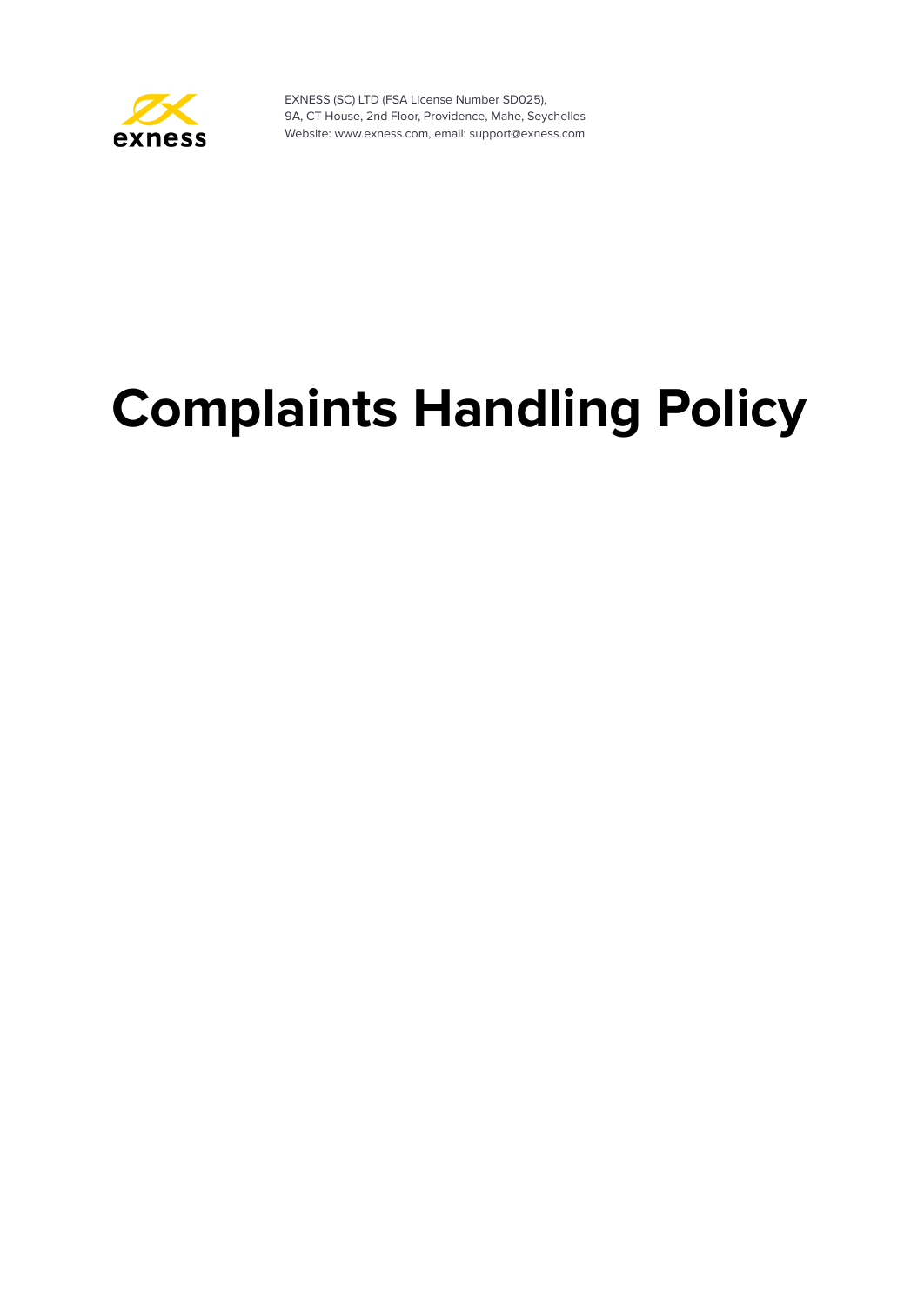

## **COMPLAINTS HANDLING POLICY**

### **1. Scope**

1.1 EXNESS (SC) LTD (the "**Company**") is required to establish, implement and maintain an effective and transparent complaint handling policy and procedure for the prompt handling of Clients' complaints.

1.2 In this respect, the Company has established this Complaints Handling Policy (the "**Policy")** that sets out the process adopted by the Company for the fair and prompt handling of queries, complaints and disputes received from the Company's Clients, as well as a robust framework comprising of, procedures, processes, controls and monitoring processes, to ensure the prompt handling of Clients' complaints. This Policy describes, amongst others, the process that Clients will need to follow in order to submit a query and/or complaint to the Company.

## **2. Queries**

2.1 If you have any query regarding your account, or you are dissatisfied with our Services, in the first instance you should contact our Customer Support Department via e-mail at [support@exness.com,](mailto:support@exness.com) live chat, telephone or any other official method of communication made available by the Company, as the vast majority of queries and issues can be dealt with at this level.

2.2 Our Customer Support Department will try to resolve your query immediately. If your query cannot be resolved immediately, we remain committed to addressing and resolving it in a prompt manner (usually within 3 business days). If additional time is required, we will issue a holding response in writing and we will indicate when we will make further contact to inform you of the investigation process and outcome.

2.3 If you are not satisfied with the final response received by the Customer Support Department, then you may raise this further following the procedure described below.

## **3. Complaints**

3.1 Further to the above, any client who is not satisfied with the final response received by the Customer Support Department and would like to raise a query further, may complete and submit the Complaint Form attached herein and submit it electronically to [complaints@exness.com](mailto:complaints@exness.com) (the "Form"). Clients may submit the form free of charge.

3.2 The Form must be filled out truthfully, completely and accurately. The information required through the Form is indicative and additional information and/or clarification and/or evidence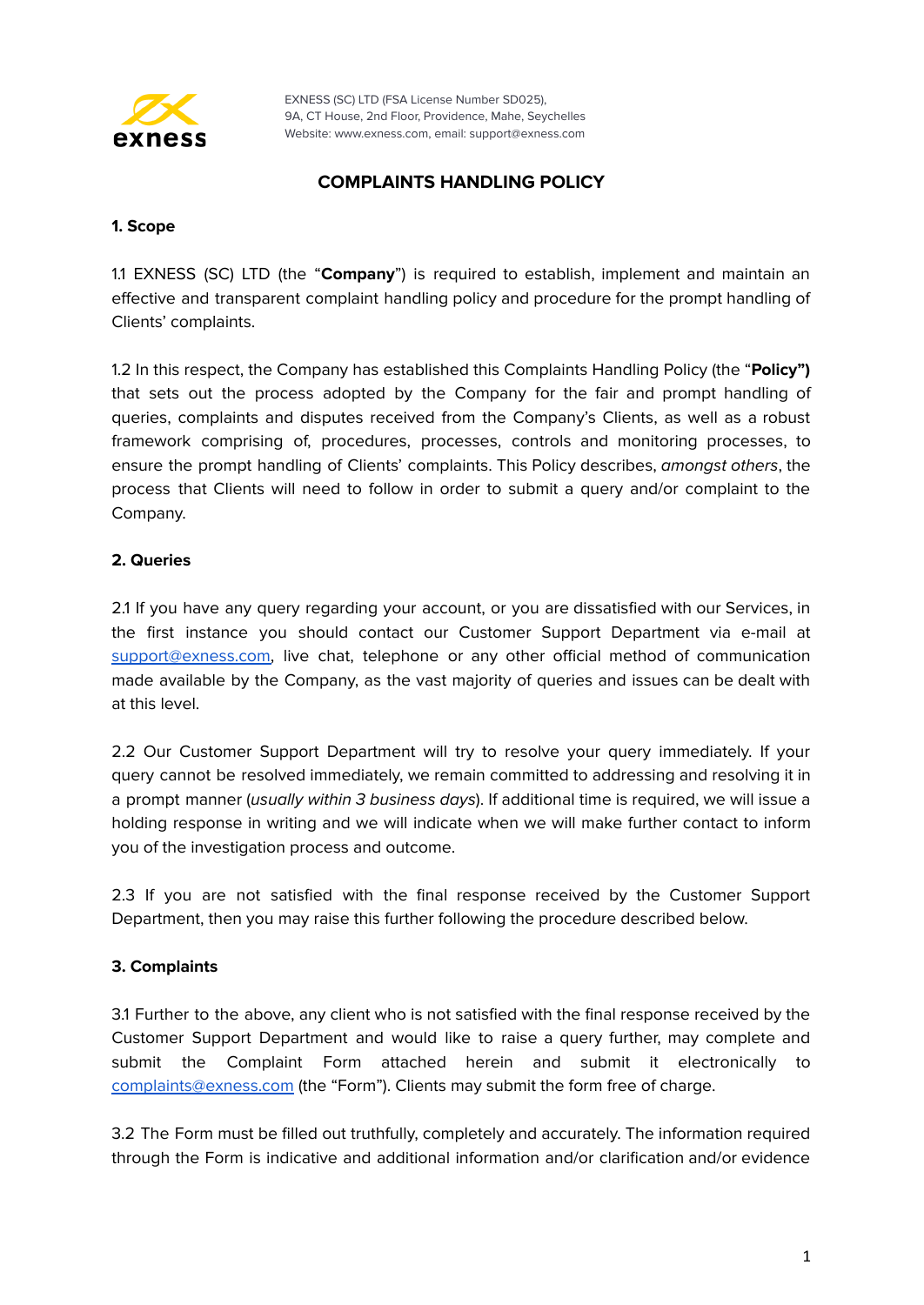

may be requested. We may request from you to submit a new Form if we consider that you have falsely and/or incorrectly and/or insufficiently completed the Form.

3.3 Upon the successful submission of the Form, and within five (5) working days we will acknowledge receipt of the Form. We will then carry out an impartial review of the matter and communicate to you the outcome of our investigation and propose remedial actions (if applicable) within ten (10) working days from the date of our acknowledgement.

3.4 In the unlikely event that we are unable to respond within ten (10) working days, we will inform you of the reasons for the delay and indicate the period of time within which it is possible to complete the investigation. In any event, we shall provide you with the outcome of our investigation no later than one (1) month from the date of our acknowledgment, depending on the complexity of the case and your cooperation.

3.5 With derogation to the paragraphs above, and having considered the nature of the matter at hand, we may dismiss your complaint and pass on the case to our Customer Support Department for prompt resolution irrespective of whether the matter has already been communicated to our Customer Support Department or not.

## **4. General provisions for Queries and Complaints**

4.1 At any given time during the handling process of queries and complaints we may require you to provide us additional information and documentation (including but not limited to your secret investor password and/or updated due diligence documentation and/or other registration data, etc.) and your full cooperation is required in order to finalise our investigation. We may extend the investigation timeframe, or put the matter on hold, or consider the matter as closed if you have failed to respond adequately and/or within a reasonable timeframe or within the timeframe we may have indicated. Depending on your response and the nature of the matter, we may resume the handling process or request for you to resubmit your query or complaint.

4.2 We encourage you to lodge your query and/or complaint within a reasonable time from the moment the matter occurs.

4.3 In the event that you wish to withdraw a query or a complaint lodged, and/or in order to proceed with a reimbursement available to you, the Company may request for you to withdraw the matter in writing.

4.4 The Company is entitled to treat a query or complaint as closed in the following circumstances, among others, (a) where it is determined that no further action is required by the client and/or the Company, upon the issuance of the final decision by the Company, and/or (b) where the matter has been mutually resolved, and/or (c) where the client has failed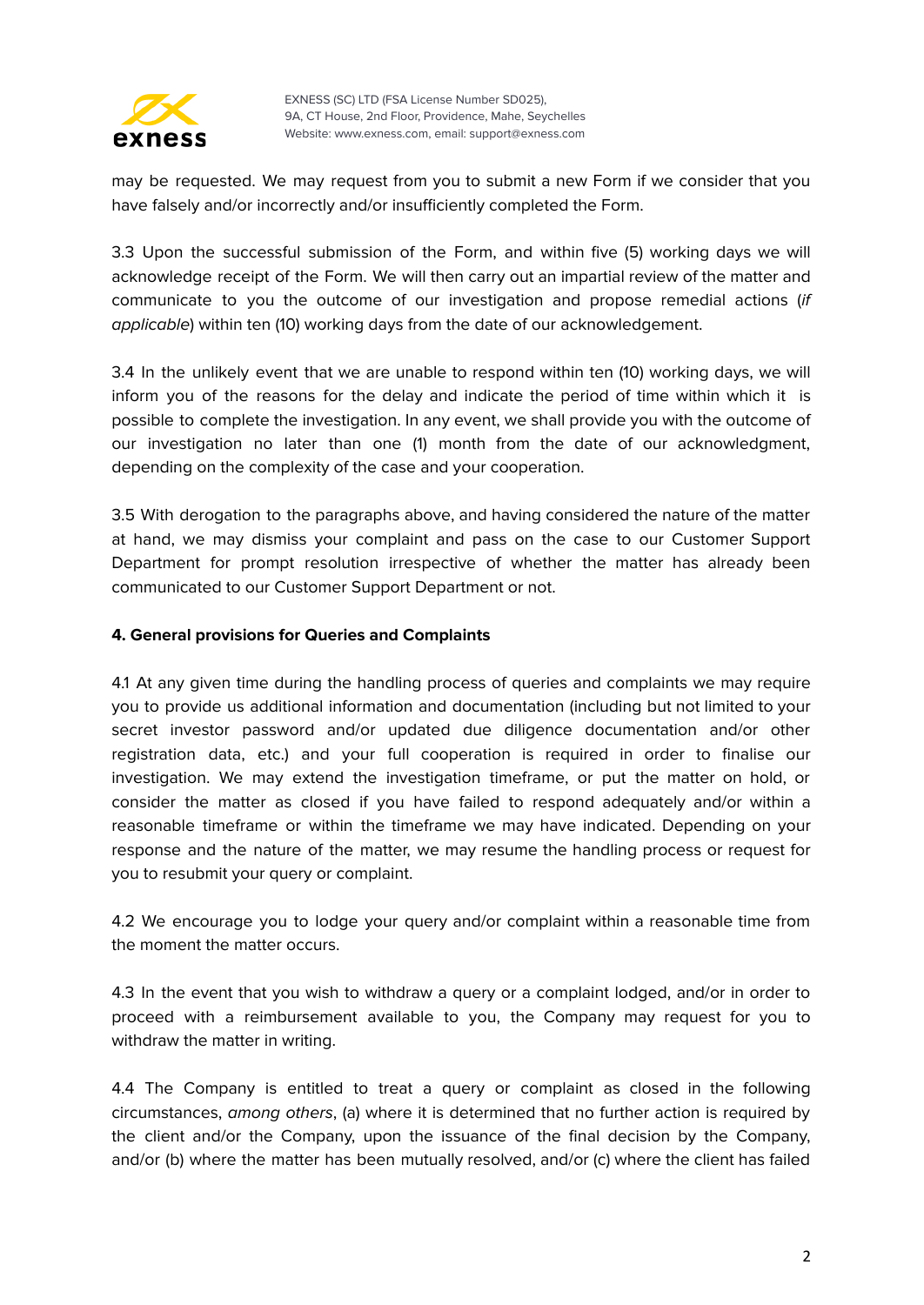

to respond promptly and adequately to the questions and requests of the Company, and/or (d) where the Company has given a substantive response and the client has failed to indicate that the response is unsatisfactory and/or substantiate the claim with relevant data, within a reasonable timeframe. The Company may notify the client upon the closure of a query or complaint.

4.5 We may accept complaints brought by third parties acting on behalf of a client ("Authorised Representatives"), as long as the Client authorised in writing the third party and provides this authorisation as evidence to the Company via his/her registered email.

4.6 The present Policy, including the procedures and timeframes included herewith, may not be applied in circumstances where a Client is represented by a third party and/or has taken legal action and/or has escalated the matter to the court and/or any dispute resolution service or similar.

4.7 We reserve the right to dismiss a query or complaint which does not comply with the present Policy and/or the Client did not comply with the provisions of the Client Agreement and/or the matter is not expressed accurately and/or it comprises obscene/rude words and/or includes offensive language, swear words, affective appraisal of the disputable matter and/or insults or threatens Exness or its representatives.

4.8 This Policy should be read in conjunction with the Client Agreement and the Privacy Agreement as these can be found on our website.

4.9 You may be entitled to raise your complaint with the Financial Services Authority (FSA) in Seychelles. Please note that the FSA may not attend to any complaint, unless it is satisfied that the matter has been brought to the Company's attention first, as per our procedure provided in paragraph 3 above. Please visit the FSA's website for further information regarding their complaints handling process at [https://fsaseychelles.sc/complaint-handling.](https://fsaseychelles.sc/complaint-handling)

**Version: 29 January 2022/005**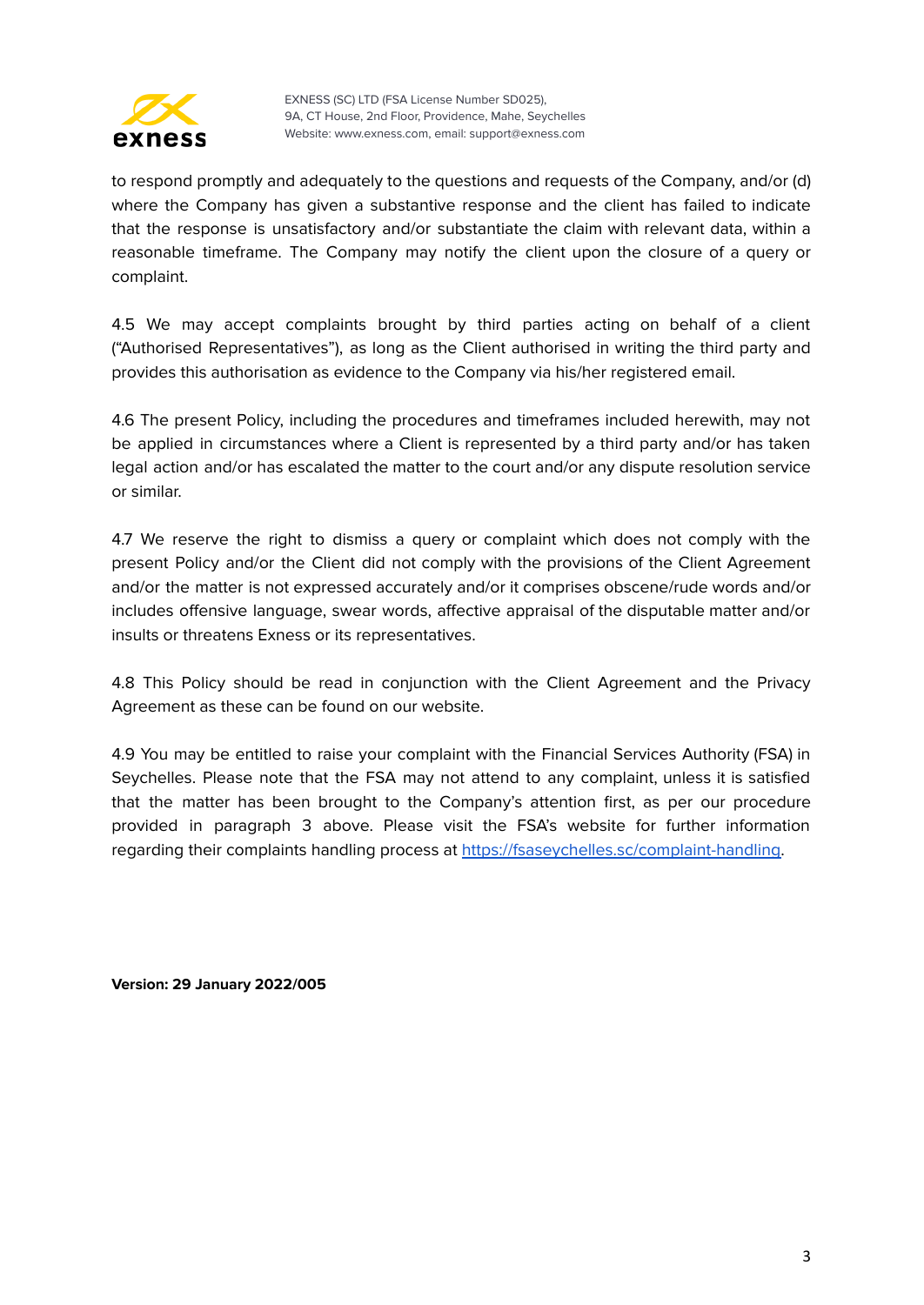

## **Complaint Form**

Please fill in the Complaint Form and submit it electronically to [complaints@exness.com.](mailto:complaints@exness.com) The Form must be filled out truthfully, completely and accurately.

We reserve the right to dismiss a Form which is not completed accurately and/or it comprises obscene/rude words and/or insults or threatens Exness or its representatives.

Fields marked with an asterisk (\*) are mandatory

### **A. Client and General Information:**

| First Name*                                                                                                                                                                                           |
|-------------------------------------------------------------------------------------------------------------------------------------------------------------------------------------------------------|
| Last Name*                                                                                                                                                                                            |
| Date of Birth*                                                                                                                                                                                        |
| Nationality*                                                                                                                                                                                          |
| Address*                                                                                                                                                                                              |
| Country of Residence*                                                                                                                                                                                 |
| <b>Account Number*</b>                                                                                                                                                                                |
| Did you communicate your complaint with our Customer Support department?*<br>If not, we encourage you to first contact our Customer Support department.                                               |
| If you answer Yes to the above question, please specify the case number, if any, date(s), name<br>of our representative(s), outcome and reasons your query/claim remains unresolved, as<br>applicable |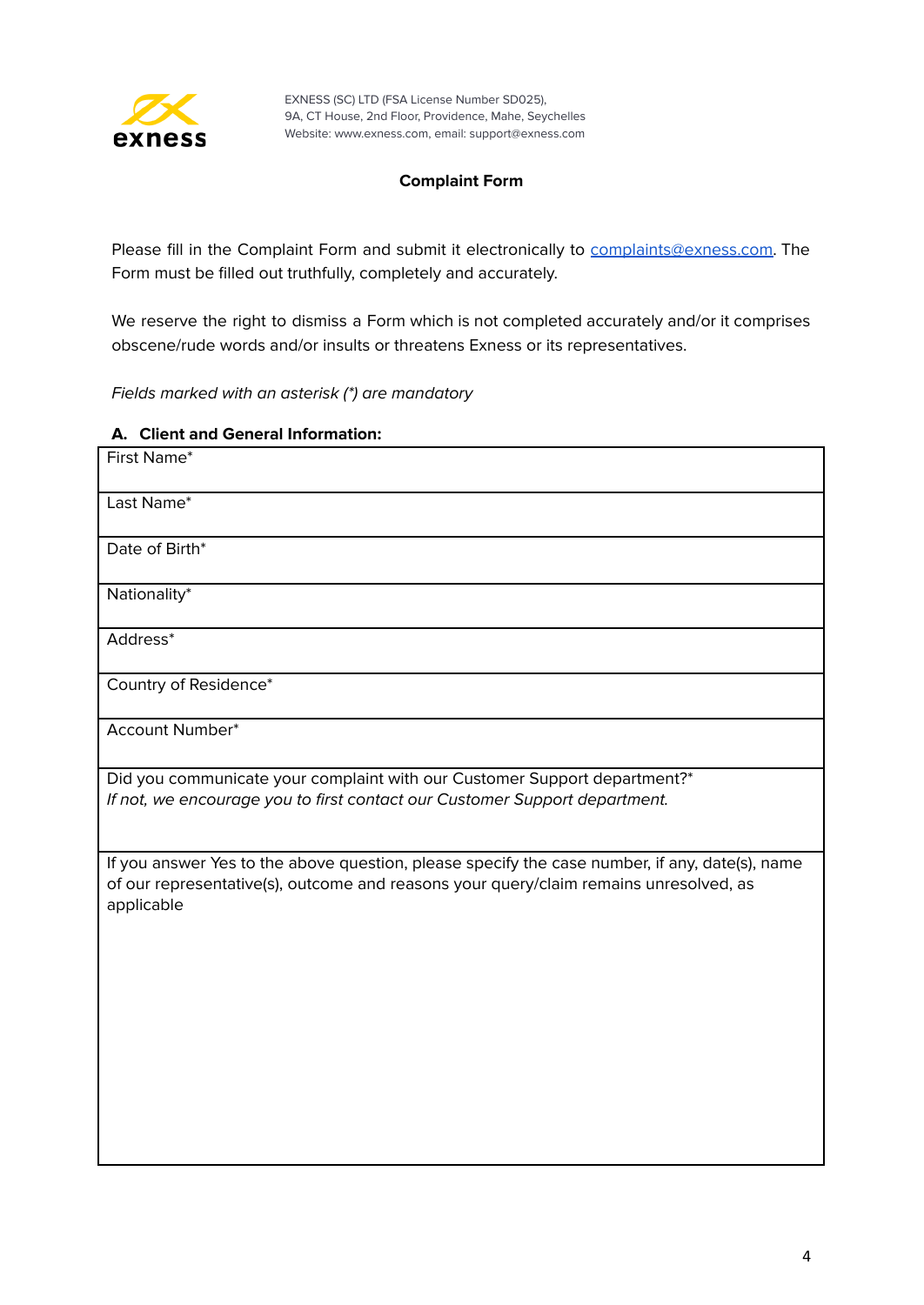

## **B. Trading Complaint:**

Date(s) of the incident(s)

Complete this section if your complaint is related to Trading (i.e. Execution of orders, trading platforms, etc). If your complaint is not related to Trading, please complete section C below.

Position(s) number(s) under dispute

Dispute amount (please specify the currency), if applicable

Description of the facts and the reasons for your Complaint, and how this affected you. Please write clearly and legibly.

How do you feel this dispute could be settled/resolved?

Please attach any supporting documentation/evidence that may help us in the investigation and resolution of the matter.